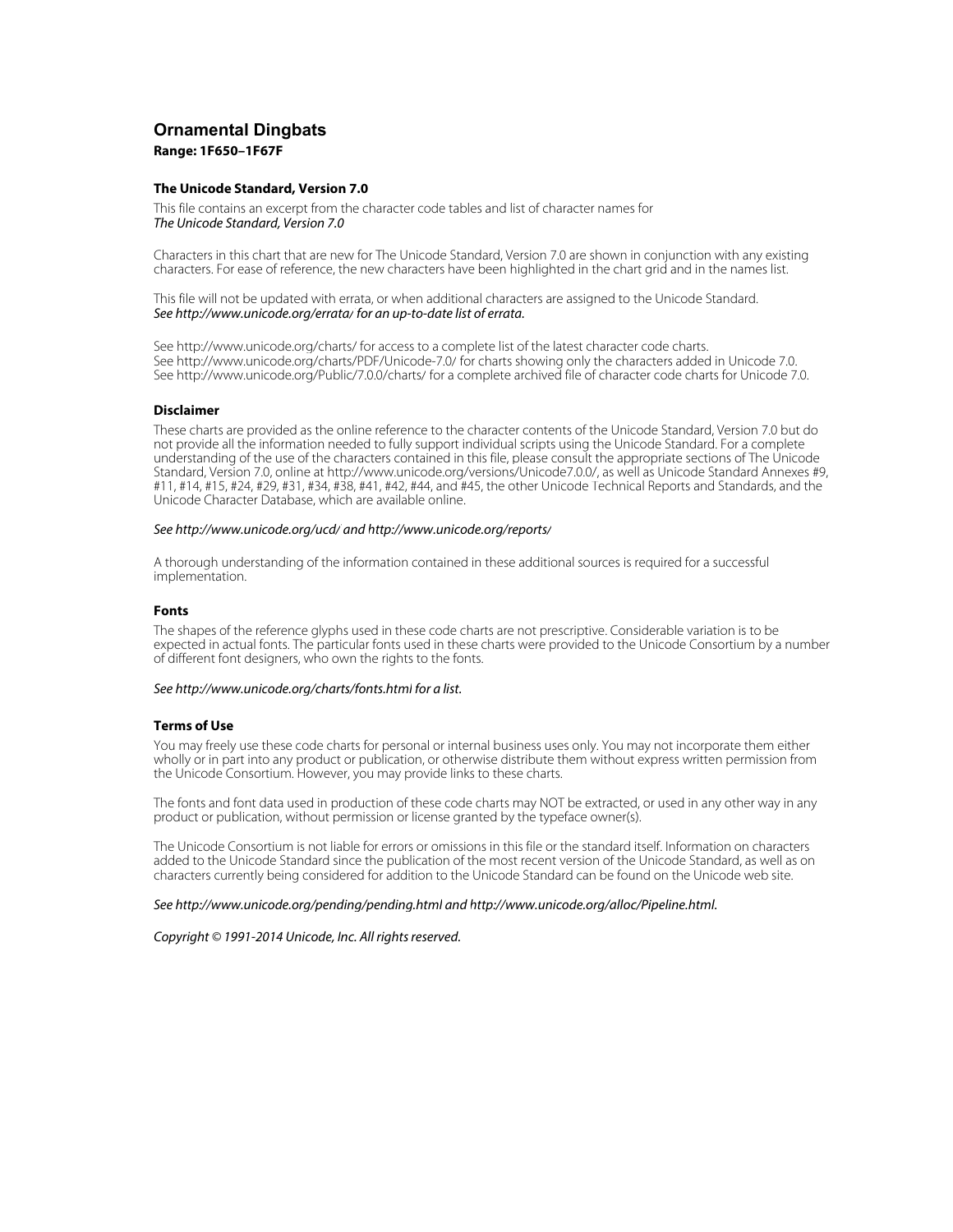|                | 1F65        | 1F66               | 1F67                                 |
|----------------|-------------|--------------------|--------------------------------------|
| 0              | 1F650       | $\infty$<br>1F660  | $\mathcal C$<br>1F670                |
| 1              | 1F651       | <b>SS</b><br>1F661 | $\boldsymbol{\varrho_j}$<br>1F671    |
| $\overline{c}$ | 1F652       | CA<br>1F662        | 1F672                                |
| 3              | 1F653       | $\infty$<br>1F663  | 1F673                                |
| 4              | 1F654       | 80<br>1F664        | $\mathcal{R}_{\mathcal{I}}$<br>1F674 |
| 5              | 1F655       | ဢ<br>1F665         | 1F675                                |
| 6              | 1F656       | Сß<br>1F666        | "<br>1F676                           |
| 7              | 1F657       | $\alpha$<br>1F667  | "<br>1F677                           |
| 8              | 5<br>1F658  | DØ<br>Ød<br>1F668  | "<br>1F678                           |
| 9              | Q,<br>1F659 | \Ø<br>1F669        | 1F679                                |
| Д              | 1F65A       | 1F66A              | 1F67A                                |
| B              | 1F65B       | 1F66B              | 1F67B                                |
| Г              | 1F65C       | n.<br>1F66C        | 1F67C                                |
| г              | 1F65D       | 1F66D              | 1F67D                                |
| E              | 1F65E       | ≡ਨ<br>1F66E        | 1F67E                                |
| F              | 1F65F       | m<br>1F66F         | 1F67F                                |

The Unicode Standard 7.0, Copyright © 1991-2014 Unicode, Inc. All rights reserved.